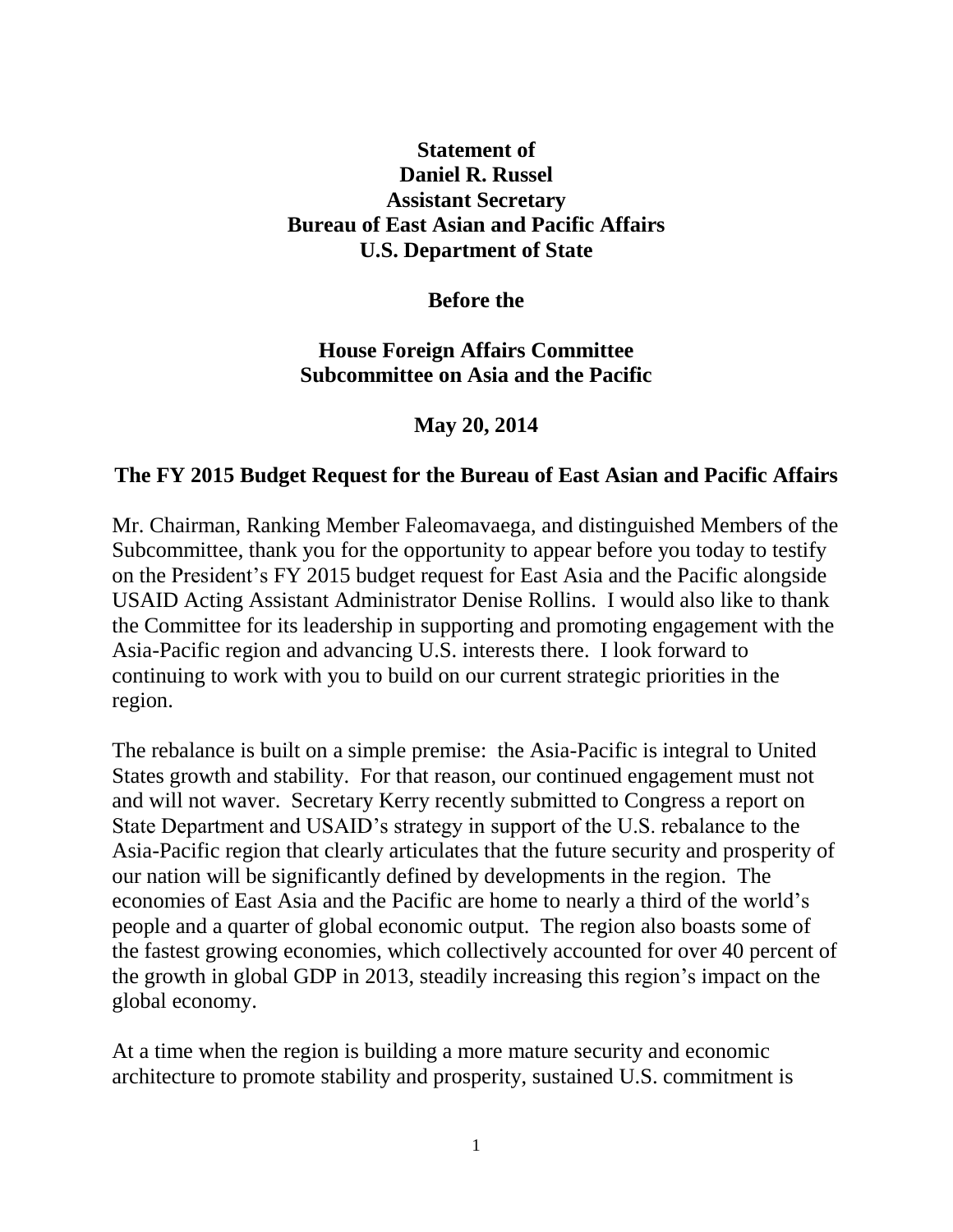essential. U.S. leadership will strengthen that architecture and pay dividends for our security and prosperity well into this century.

# **Recent Progress on Rebalance Strategy**

During the first term of the Obama Administration, the President laid out a vision for the Asia-Pacific rebalance based on America's stake in a prosperous and stable region. In the second term, the Administration is continuing to build on those commitments to modernize our alliances, expand trade and investment, strengthen regional institutions and respect for rule of law, promote respect for human rights, and deepen our engagement with emerging powers such as Indonesia, Vietnam and China.

We have made significant progress. Our success is reflected by the strong support for U.S. engagement by our partners and allies in the Asia-Pacific. U.S. treaty alliances with Japan, the Republic of Korea, Australia, the Philippines, and Thailand form the strong foundation of our strategic position in the Asia-Pacific, ensure regional stability, leverage U.S. presence, and enhance our regional leadership. The President recently visited three of our five regional treaty allies— Japan, the Republic of Korea, and the Philippines—where he advanced our efforts to strengthen our security ties to meet key traditional and non-traditional security challenges of the 21st century. We also continue to develop our longstanding partnership with Singapore, deepen our comprehensive partnerships with Vietnam, Malaysia, and Indonesia, and expand ties with longtime friends such as Taiwan and New Zealand.

The President's April trip was part of a continuum of U.S. Government engagement that demonstrates the comprehensive nature of our rebalance, including an economic agenda for the region that combines expansion of trade and investment with greater regional economic integration. Negotiation of the Trans-Pacific Partnership (TPP) agreement remains the centerpiece of our economic strategy in the region. The completion of TPP will significantly advance our efforts to foster an open and inclusive economic order that will expand opportunities for U.S. firms to compete in the most dynamic regional market in the world.

The United States is also playing an active role in shaping a regional architecture comprised of robust regional institutions and multilateral agreements. The goal of these initiatives is to strengthen a rules-based regional order where principles, rules, and norms, not size, shape the behavior of all states. Enhanced and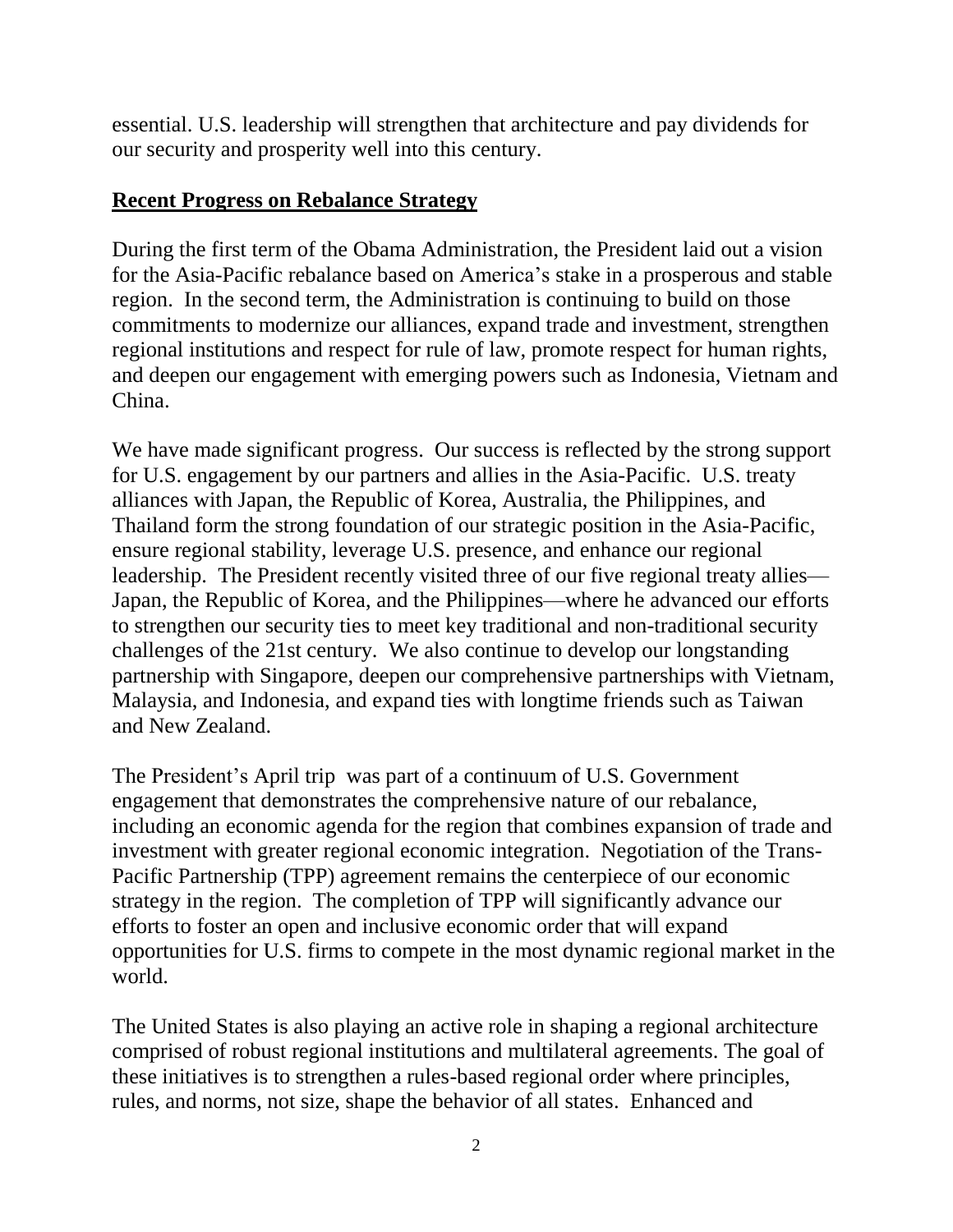multifaceted engagement with regional groupings such as the Association of Southeast Asian Nations (ASEAN), APEC forum, the East Asia Summit (EAS), the ASEAN Regional Forum (ARF), the Lower Mekong Initiative (LMI), and the Pacific Islands Forum reinforces America's role as a strategic partner and provides additional venues to pursue cooperation with partners in the region.

We are deepening our relationships with emerging powers.. We are seeking greater cooperation with China on the range of bilateral, regional, and global issues and constructive management of our differences. In the past year, President Obama launched Comprehensive Partnerships with Vietnam and Malaysia. These formalized partnerships provide overarching frameworks for advancing our bilateral relationships. At the same time, we continue to work to realize Indonesia's potential as a global partner. As a member of the G-20 and a large, majority-Muslim democracy, Indonesia is an increasingly important emerging power in the broader Asia-Pacific alongside China and India. We also are investing in developing our relationship with China, where we seek to expand tangible and practical cooperation on a range of bilateral, regional, and global issues, while also constructively managing our differences.

As we deepen our engagement with members of the region, we continue to urge them to embrace reforms that improve governance, protect human rights, and advance political freedoms. Across the Asia-Pacific region, the United States is joining with its partners to promote democratic practices, which are essential to regional prosperity and security.

#### **Resourcing the Rebalance**

At the outset of the President's first term, the State Department, in conjunction with our partners at USAID, looked at how U.S. Government resources were distributed and realized that the distribution of resources did not match the growing importance of the region and our goals there. The distribution was out of balance. Over the last five-plus years, in close coordination with Congress, we have worked to rebalance this distribution of resources.

These resources fund critical efforts that directly advance U.S. economic and security interests in the region. Within public diplomacy, for example, our programs with an English focus are paying great dividends across the region. There are 100 Fulbright English Teaching Assistants (ETA) placed throughout Malaysia. A recent survey revealed that these ETAs have directly engaged over 88,000 Malaysian youth, teachers, and community members.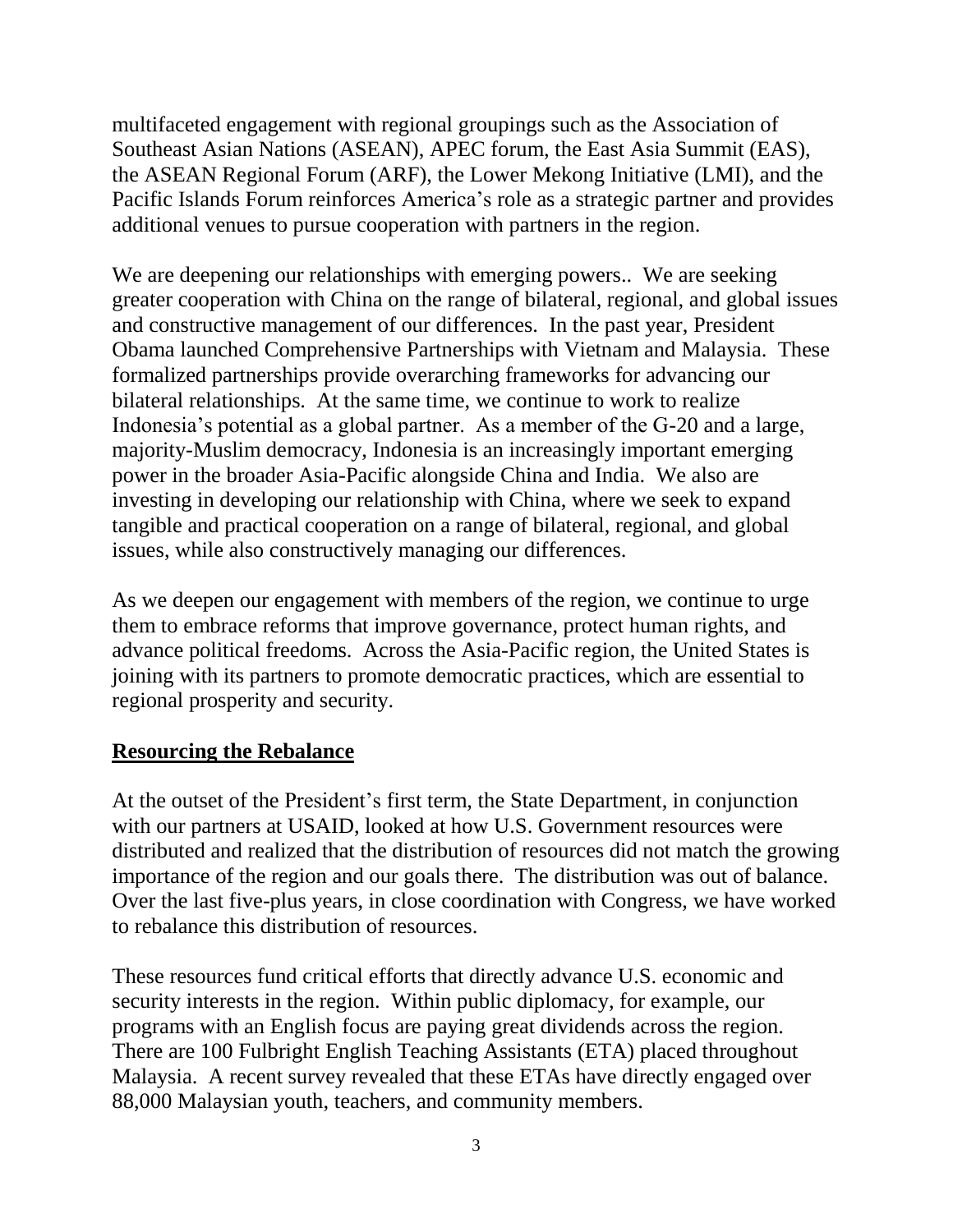Our Lower Mekong Initiative employs an innovative development-diplomacy model that advances U.S. policy goals in the region and supports a well-integrated ASEAN. LMI builds key relationships among senior officials, promoting regional stability and enabling governments to tackle contentious issues such as the sustainable development and management of the Mekong River.

With programs in Asia and the Pacific, a modest amount of money can go a long way. With an annual budget of less than \$2 million, the Lao-U.S. International and ASEAN Integration program (LUNA), managed by USAID played a significant role in Laos' accession to the WTO. A new follow on program (LUNA-II) will strengthen trade-related economic governance by helping Laos fulfill the requirements for the Laos-WTO Accession Package and agreements in support of the 2015 ASEAN Economic Community. In the Pacific, funding for initiatives such as our Climate Change Adaptation Program for the Pacific is helping 12 Pacific islands nations cope with the impacts of climate change, which disproportionately threatens their future.

The Secretary's December 2013 announcement in Vietnam of expanded regional maritime capacity building assistance reflects our commitment to assist our ASEAN partners. The planned region-wide funding support for maritime capacity building exceeds \$156 million for the next two years. In Vietnam, for example, the United States intends to provide more than \$18 million in new assistance to enhance the capacity of coastal patrol units to deploy rapidly for search and rescue, disaster response, and other activities. The Secretary's announcement builds upon the longstanding U.S. commitment to support the efforts of Southeast Asian nations to enhance security and prosperity in the region, including in the maritime domain. Existing programs include efforts to combat piracy in and around the Malacca Strait, to counter transnational organized crime and terrorist threats in the tri-border region south of the Sulu Sea between the southern Philippines, Indonesia, and Malaysia, and to expand information sharing and professional training through the Gulf of Thailand initiative.

# **FY 2015 Budget Overview**

The FY 2015 budget request reflects our interests in the Asia-Pacific region, by sustaining key investments made throughout the President's first and second terms in office and investing in new initiatives to expand and deepen our commitment across the region. The overall FY 2015 request for East Asia and the Pacific is \$1.2 billion, which includes bureau-managed diplomatic engagement funds and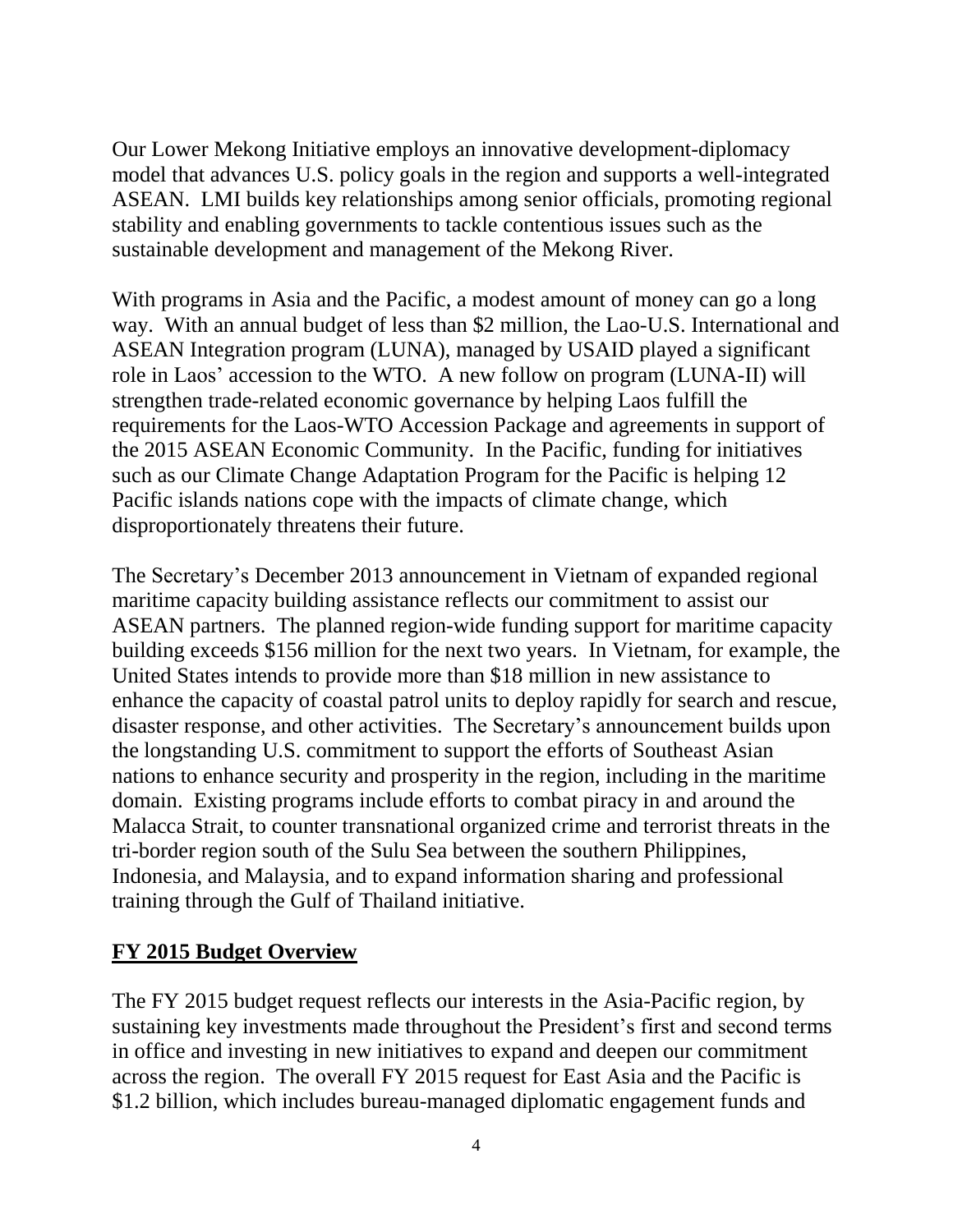foreign assistance and reflects a 5 percent increase from FY 2013. Our budget request was crafted in full recognition of current budgetary constraints. We have also been mindful of the expectation by the American people that their government use their tax dollars wisely to meet clear foreign policy objectives and advance U.S. interests. The overall budget increase for the Asia-Pacific region was reached through considered analysis and entails difficult tradeoffs. It sends a clear signal of the importance of the rebalance and America's commitment to advancing our interests in the region.

### **Foreign Assistance to the Region**

The request expands foreign assistance funding to the Asia-Pacific region to \$810.7 million, from \$741.1 million in FY 2013, reflecting a \$69.6 million (9 percent) overall increase. Our foreign assistance request sustains and expands funding for the region in six areas aligned with our broader rebalance policy: (1) strengthening regional security cooperation; (2) enhancing economic integration and trade; (3) expanding development in the lower Mekong region; (4) addressing transnational challenges such as climate change; (5) supporting democratic development; and (6) addressing war legacies in Southeast Asia and the Pacific.

The State Department and USAID began expanding funding in these priority program areas in our FY 2014 budget. Today, I would like to focus on some specific examples of where the FY 2015 request further augments investments made to date.

Under regional security, for instance, the FY 2015 request of \$12.5 million for International Military Education and Training (IMET) reflects a \$4 million, or 46.7 percent, increase over FY 2013. The IMET request would straight-line or increase funding for efforts throughout the region. As we seek to build ties and influence in the Asia-Pacific, there is arguably no better program than IMET to ensure the United States is positioned for strong relationships with the next generation of military leaders. Our FY 2015 request recognizes that providing valuable training and education on U.S. military doctrine and practices promotes democratic values, builds capacity in key areas, increases the professionalization of the forces, and creates lasting military-to-military relationships.

The request also supports our maritime capacity building by increasing Foreign Military Financing (FMF) in the Philippines to \$40 million, a \$14.5 million (57 percent) increase over FY2013 levels. This assistance will expand our support for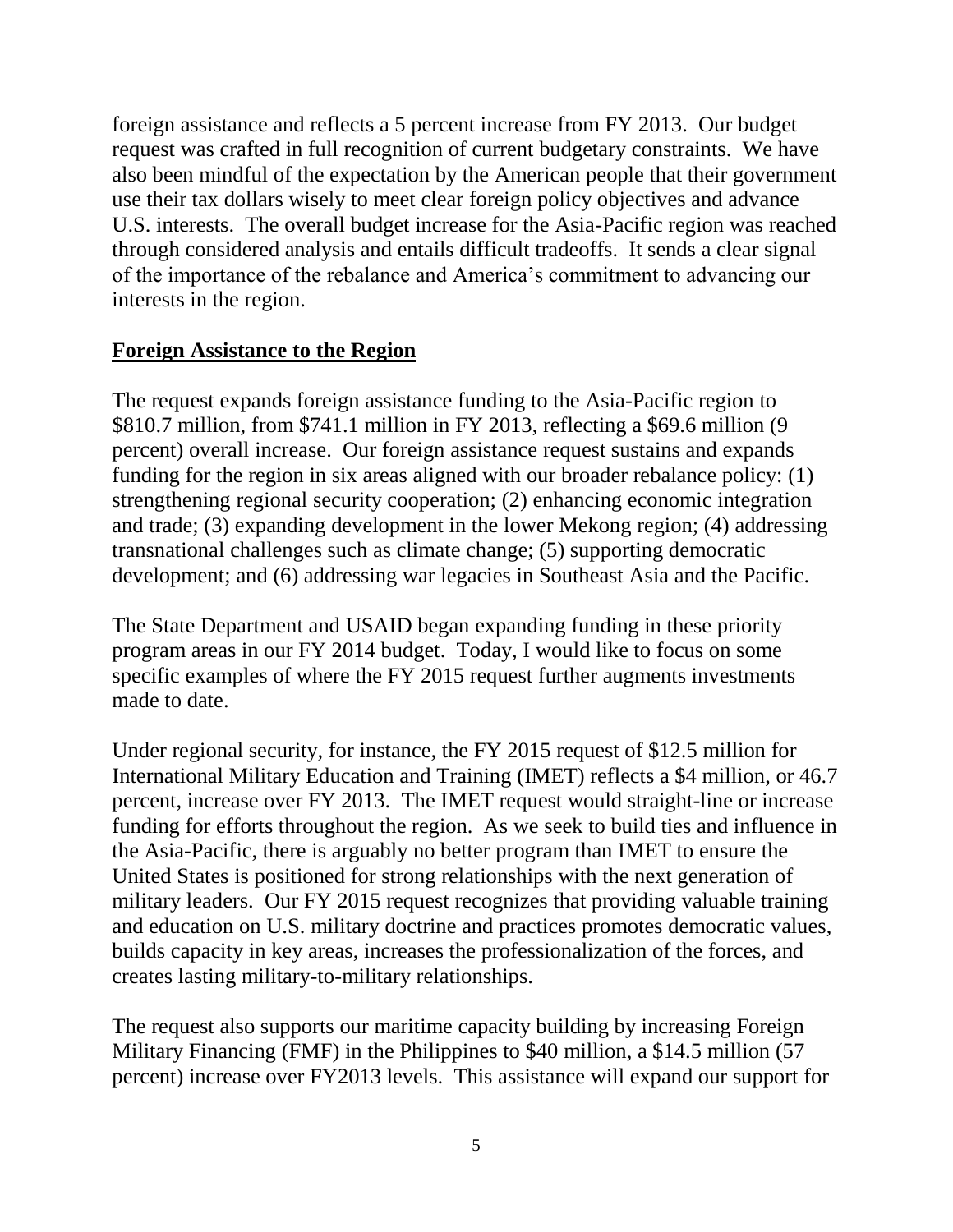the Philippines' efforts to improve its maritime security and maritime domain awareness, which is a U.S. priority.

On the development side, the FY 2015 budget expands funding for key economic governance programs. For example, the request further expands funding for the Governance for Inclusive Growth program in Vietnam, which was announced by Secretary Kerry in December 2013 in Ho Chi Minh City as a key program that will help Vietnam implement the important commitments it undertakes in the Trans-Pacific Partnership.

The budget provides \$88.45 million to support Burma's political and economic transition, a \$26.5 million (43 percent) increase over FY 2013 levels, to help to strengthen institutions, sustain reforms, and address challenges prior to and following national elections in 2015. Assistance programs in Burma, which Acting Assistant Administrator Rollins will discuss further in her testimony, provide an opportunity for the United States to help shape Burma's transition by promoting democratic values, stability, and development to secure the country's future as a responsible member of the international community after decades of isolation. Success in Burma depends on building the capacity of Burmese institutions to govern and on the strength of Burma's efforts to resolve existential ethnic, religious, and cultural identity questions. Assistance will continue to advance human rights and Burma's democratic transition by opening space for and strengthening civil society, ensuring broader participation by the people of Burma to shape and direct these reforms, and furthering reconciliation and an inclusive national identity.

The FY 2015 request for Burma also seeks funding and authorities to support measured and calibrated engagement with the Burmese military through Expanded IMET (E-IMET) training. This training will focus on reform-focused topics to support the peace process, civilian control, professionalization, accountability, transparency, and the protection of human rights. Voices from across Burmese society – opposition leader Aung San Suu Kyi and members of the National League for Democracy, ethnic minorities, former political prisoners, members of the 88 Generation Student group, and credible reformers within and close to the government – have urged the United States to engage with the Burmese military to improve its respect for human rights and help make it a stakeholder in the success of democratic reforms.

Finally, since Super Typhoon Haiyan made landfall near Tacloban, the United States has stood closely with our friends in the Philippines to offer assistance.